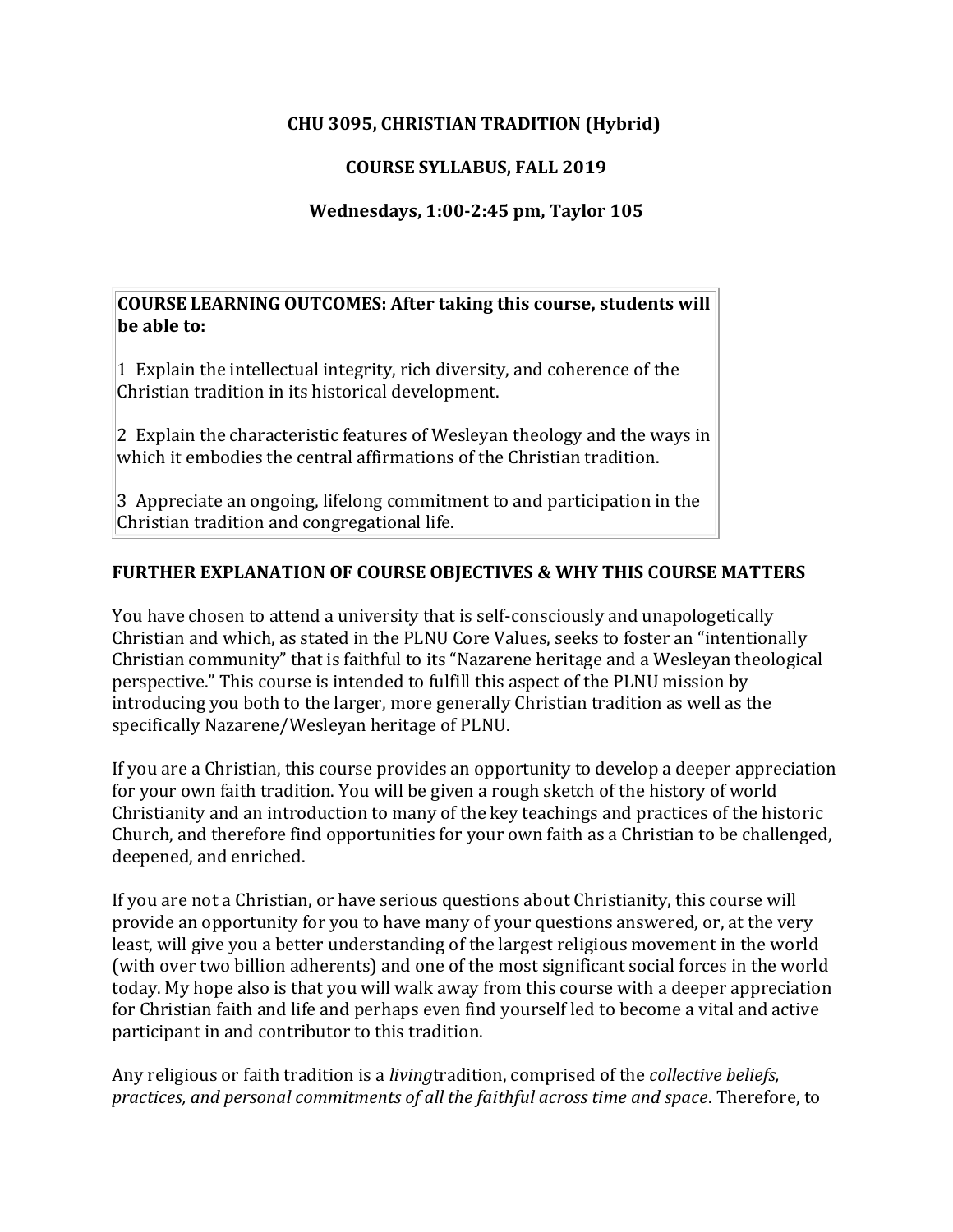engage deeply with the Christian tradition, you will be expected to do so at all three levels—intellectual, practical, and personal. So, first, we will look at the core beliefs held by all Christians as well as the distinct beliefs of different Christian groups/denominations. Second, we will learn about and experience various Christian practices, some of which may seem strange to you because they are not part of your own community traditions, but are nevertheless widely practiced throughout the Christian church. And, finally, this class will become personal not only through the practices you will engage in, but also through the adoption of a patron/matron 'saint' who will serve as a kind of entry point and guide for some of your work (both intellectually and spiritually) throughout the semester. Understood broadly, saints are those persons whom the Church has affirmed as the best examples of what it means to *be*Christian and therefore most effectively illuminate what the Christian tradition aspires to be and, therefore, perhaps, what Christianity most essentially *is*. But there is also great diversity among the saints—indeed, there is disagreement among different Christians concerning what constitutes a saint, and therefore the lives of saints also provide a window into the profound diversity of the Christian tradition. (See below, under *Course Assignments*, to understand how your saint will shape and guide your work during the semester.)

**INTERACTION WITH PROFESSOR/OFFICE HOURS:** There are various ways that you might interact with me:

- We may talk before or after class;
- You may email me (markmann@pointloma.edu);
- You may meet with me in my office (2nd Smee) by arrangement.

#### **COURSE READINGS**

Elaine Heath, *Five Means of Grace: Experience God's Love the Wesleyan Way*.

Mark A. Noll, *Turning Points: Decisive Moments in the History of Christianity,* 3rd Edition.

Henri Nouwen, *In the Name of Jesus: Reflections on Christian Leadership*.

Samuel Powell, *A Teacher's Guide to Understanding the Scriptures.*

You should purchase all of these books because you will be required to read most of each for the class. They are available at the PLNU bookstore or at various online stores. Additional required and optional readings will be made available on each week's reading and discussion page in CANVAS.

#### **REQUIRED ASSIGNMENTS**

**A. Introductions**: Since this is a hybrid class, our work together in groups will be of great importance, as is getting to know each other right away. You may find out about, post and reply to others at the following LINK.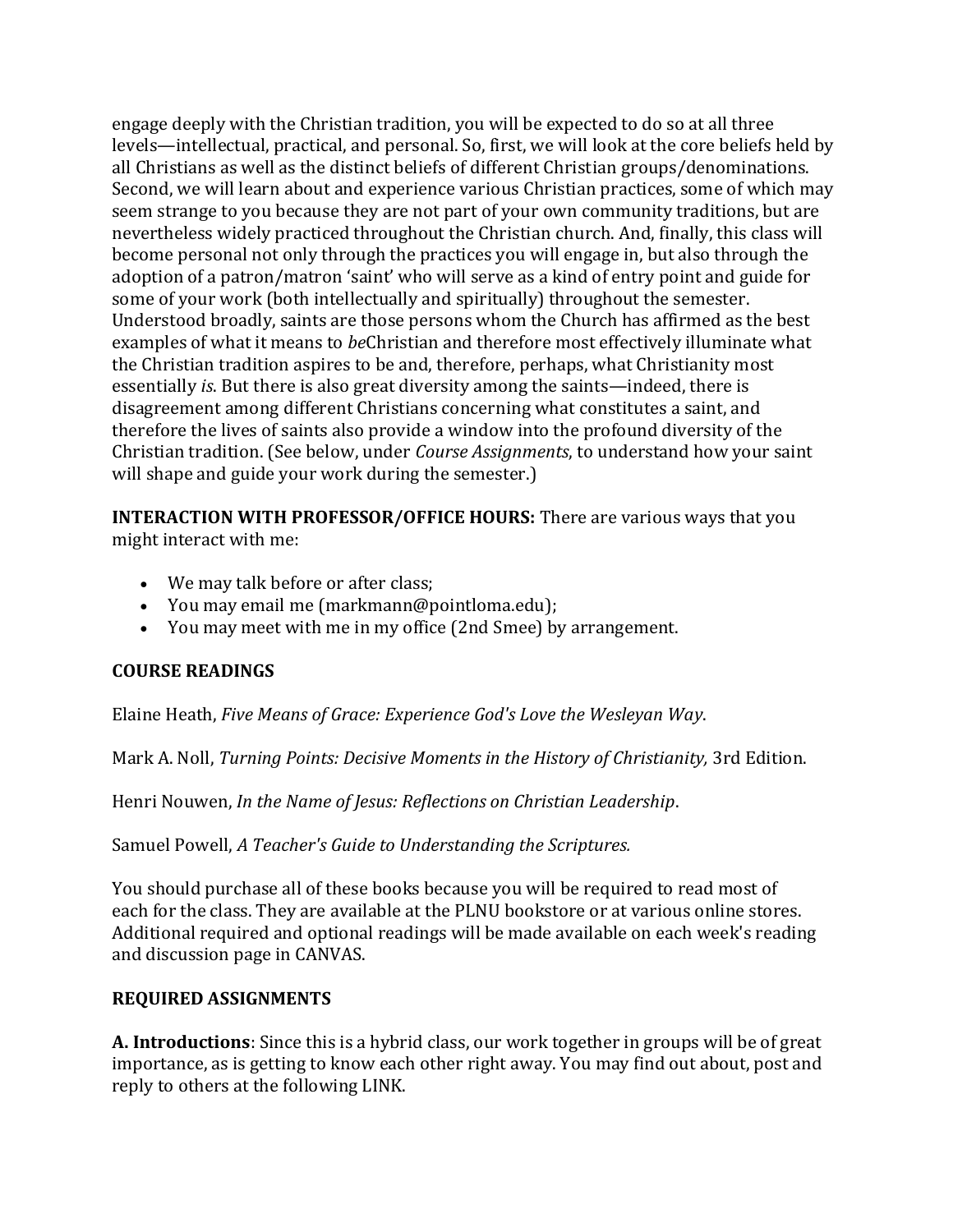**B. Course Readings and Group Discussions:** Each week you will have assigned readings and will be responsible to answer a prompt related to the readings for that week. The class will be split into several discussion groups, so you will also need to read the responses of those in your groups. Typically you will be required both to provide a reflection and respond to at least two other posts of classmates. **Initial posts are due each Tuesday by 11:59 pm and responses are due by 11:59 pm the next day (Wednesday) and are worth 20 points each.**

**C. Religious/Spiritual Autobiography:** You will write a brief essay that outlines your church background and experience, including what church(es) you grew up in (if any), what you learned about the relationship of your church to the overall history of Christianity, how this background has shaped your relationship to God, and the theological convictions you have developed as a member of your church(es). This should be 300-400 words in length. It will be graded for clarity of writing, grammar, spelling, etc. Just to be clear, I am not looking for any particular answers. Each of your religious and spiritual stories will be unique. The point is that you openly and honestly reflect on your own journey so that you develop a greater sense of awareness about your own understanding of what it means to be Christian and can begin to locate yourself within or in relation to the various streams of the larger Christian movement.

If you have no church background, plan to meet with me in person so that we can talk about how you might approach this assignment. This assignment will be completed within the small groups that will also function as discussion groups throughout the semester. So, a secondary purpose of this assignment is that others (including me!) get to know you better as we forge open and honest dialogue as a class community. Each of you will be responsible to provide a hospitable response to every other member of your group. (Hospitality is a willingness to be kind, humble, and generous to each other even when there is disagreement—even sharp disagreement.)

*Please note*: If for some reason you feel uncomfortable sharing your own story with others, please talk to me personally. My hope is that everyone will be able to share something significant about themselves with the rest of their group while also being able to maintain a sense of safe boundaries. The basic point is for group members to get to know others in their group as there will be a lot of other activities throughout the semester that will require connected and cohesive groups.

**D. Adopt a Saint**: As noted in the course introduction, students will adopt Christian saints who will serve as an entry point for some of our work together as a class. There are four graded assignments related to the saint adoption:

> 1. **Saint Selection:** Each student will find a partner with whom to adopt a saint, with each team reporting their saint selection on the appointed discussion board**.** There is only one saint per team, and it's first come first served, so if you wait too long you might not get the saint you want. The professor will provide a pre-approved list of saints, and students might request a non-list saint by contacting the professor directly.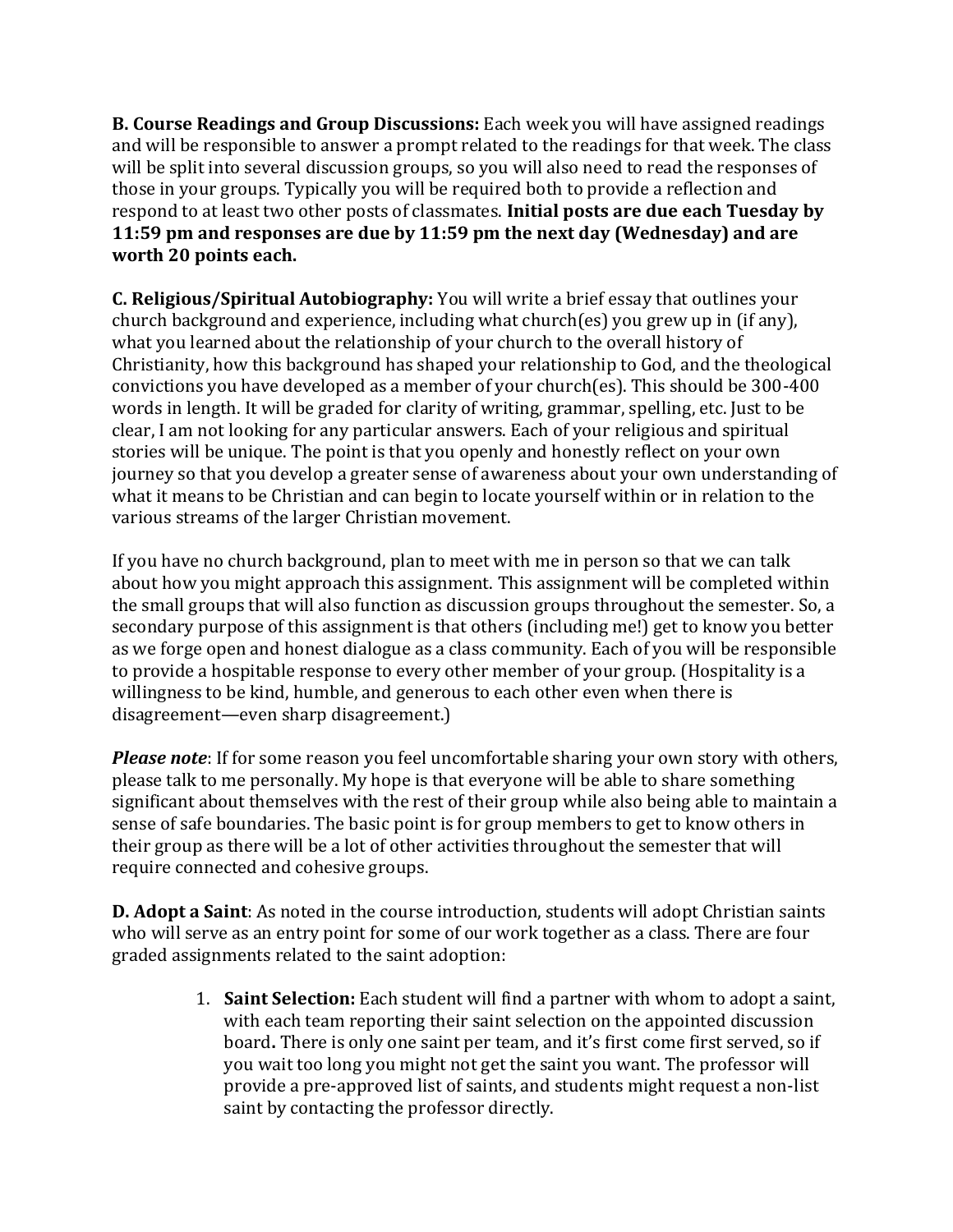- 2. **Saint Biography:** All students must find ONE partner from the class with whom they will produce a wiki-like biography (600-800 words) about a patron/matron saint of their choosing. Each biography must include:
	- The story of the saint's life, including background, key events in the saint's life, etc.;
	- A summary of the saint's chief ideas/beliefs;
	- An outline of the saint's most significant contributions to the Christian tradition, and
	- An assessment of why the individual should (or should not!) be considered a saint.

Students may also include additional items of interest related to the saint, such as pictures, drawings, key writings of the saints, etc. In gathering information about their saints, students may draw upon online resources, but they **must**also draw upon **at least two** scholarly texts, such as a book-length biography. All sources should be listed in a bibliography.

- 3. **Saint Letters**: Students must write a total of **TWO**letters *from the perspective of their saints*. Each of these letters should be **200-300**words in length and will be graded both for quality of writing and quality of engagement with the saint's perspective. Students should be as imaginative and creative as possible.
	- o **Letter to Home Church:**In this paper you will articulate what your saint would have to say about/to **your church**(either your home church or the church you attend here as a student or, if you do not attend a church, it can focus on PLNU chapel services). Your letter should address questions like: What would the saint like or not like about your church's worship services, the life of the congregation, the church's commitment to missions, justice, art, etc.
	- o **Letter to Your Generation from your Saint:** This will focus on what young persons (either Christians or nonChristians) need to hear today in order for them to approach their lives effectively as members of the Christian tradition: what they should believe, how it is important for them to act, the kinds of commitments they should make (whether they should marry, have children, what kind of job and hobbies they should have), the kind of attitudes they should have about life and other people, etc.

**E. Christian Practice Reflections:** Most weeks during the semester, you will be required to participate in some form of historic Christian practice, including attending two churches for worship, participating in a small group, fasting, *lectio divina* (contemplative reading of scripture), quiet reflection and meditation, etc. You will be required to provide a reflection on each of these experiences, typically in discussion with your group. Each week the instructions will be slightly different, but all of these are **due on Thursdays by 11:59 pm and are worth 50 points each**.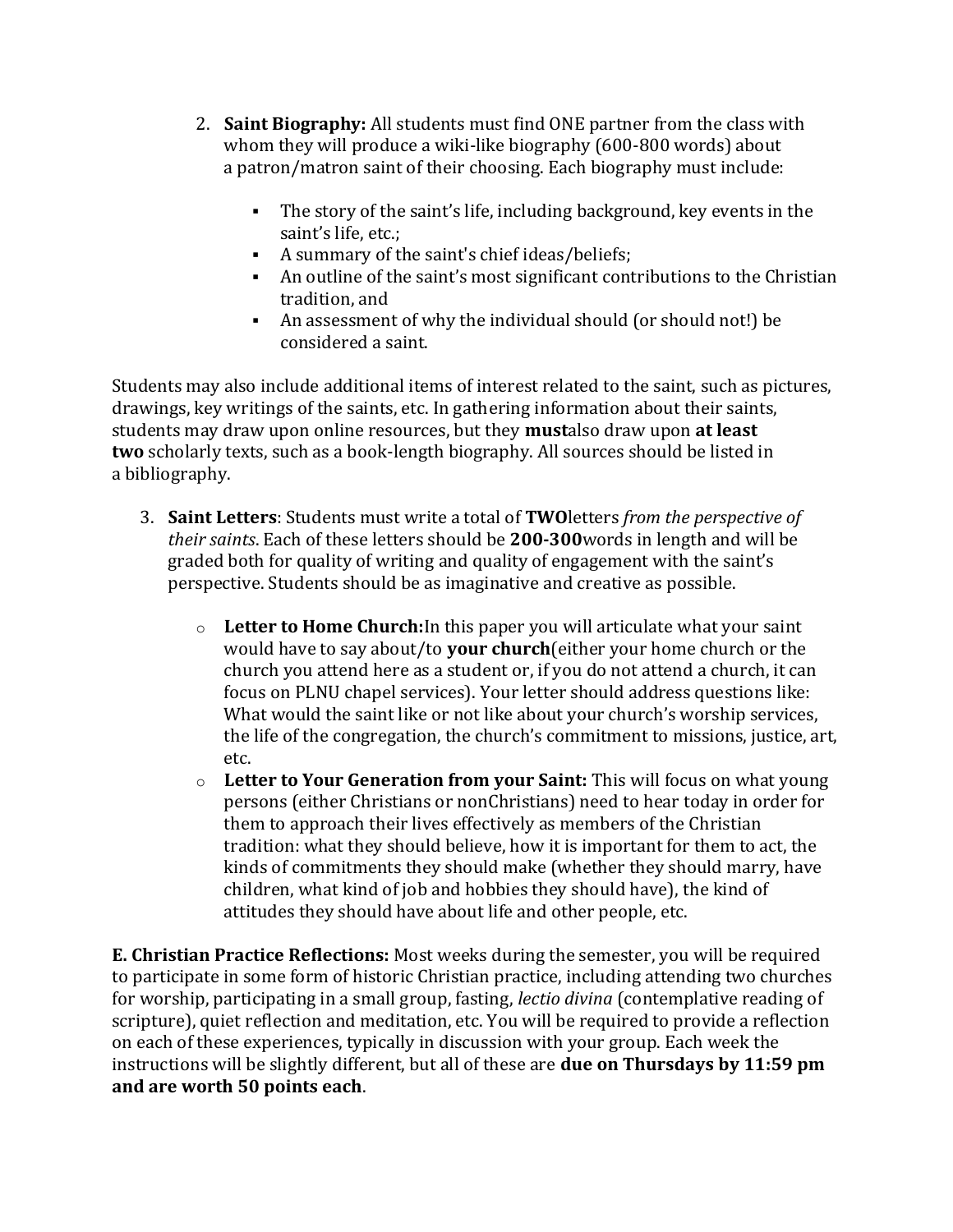**F. Final Exam:** The **final exam**will be a 'take-home' exam distributed the last of class and **due by the beginning of the official exam time**.

| <b>Assignment</b>                      | <b>Possible Points</b> |
|----------------------------------------|------------------------|
| Introductions                          | 20                     |
| <b>Weekly Readings and Discussions</b> | 260                    |
| $(13x20$ points each)                  |                        |
| <b>Christian Practice Reflections</b>  |                        |
| $(8x50$ each)                          | 400                    |
| Religious Autobiography                | 100                    |
| Adopt a Saint                          | 10                     |
| Saint Biography                        | 100                    |
| Saint Letters (2x50 each)              | 100                    |
| Church Visits (2x50 each)              | 100                    |
| Final Exam                             | 150                    |
| Total                                  | 1240                   |

**POINTS TO GRADE**: The points-to-grade correlation is as follows:

| $A = 93\%$       | $A = 90 - 93\%$ |                 |
|------------------|-----------------|-----------------|
| $B+ = 87-90\%$   | $B = 83 - 87\%$ | $B - 80 - 83\%$ |
| $C_{+}$ = 77-80% | $C = 73 - 77\%$ | $C = 70 - 73%$  |
| $D+ = 67-70%$    | $D = 63 - 67\%$ | $D = 60 - 73\%$ |
|                  |                 |                 |

 $F =$  below 60%

**CREDIT HOUR INFORMATION:** In the interest of providing sufficient time to accomplish the stated Course Learning Outcomes, this class meets the PLNU credit hour policy for a **three unit**class delivered over **fourteen weeks**. It is anticipated that students will spend a minimum of 37.5 participation hours per credit hour on their course work. The overall time expectations for this course are shown below and weekly expectations are found in the introduction to each week.

| Assignment                             | <b>Hours</b> |
|----------------------------------------|--------------|
| <b>Weekly Readings and Discussions</b> | 40           |
| Practice Reflections                   | 132          |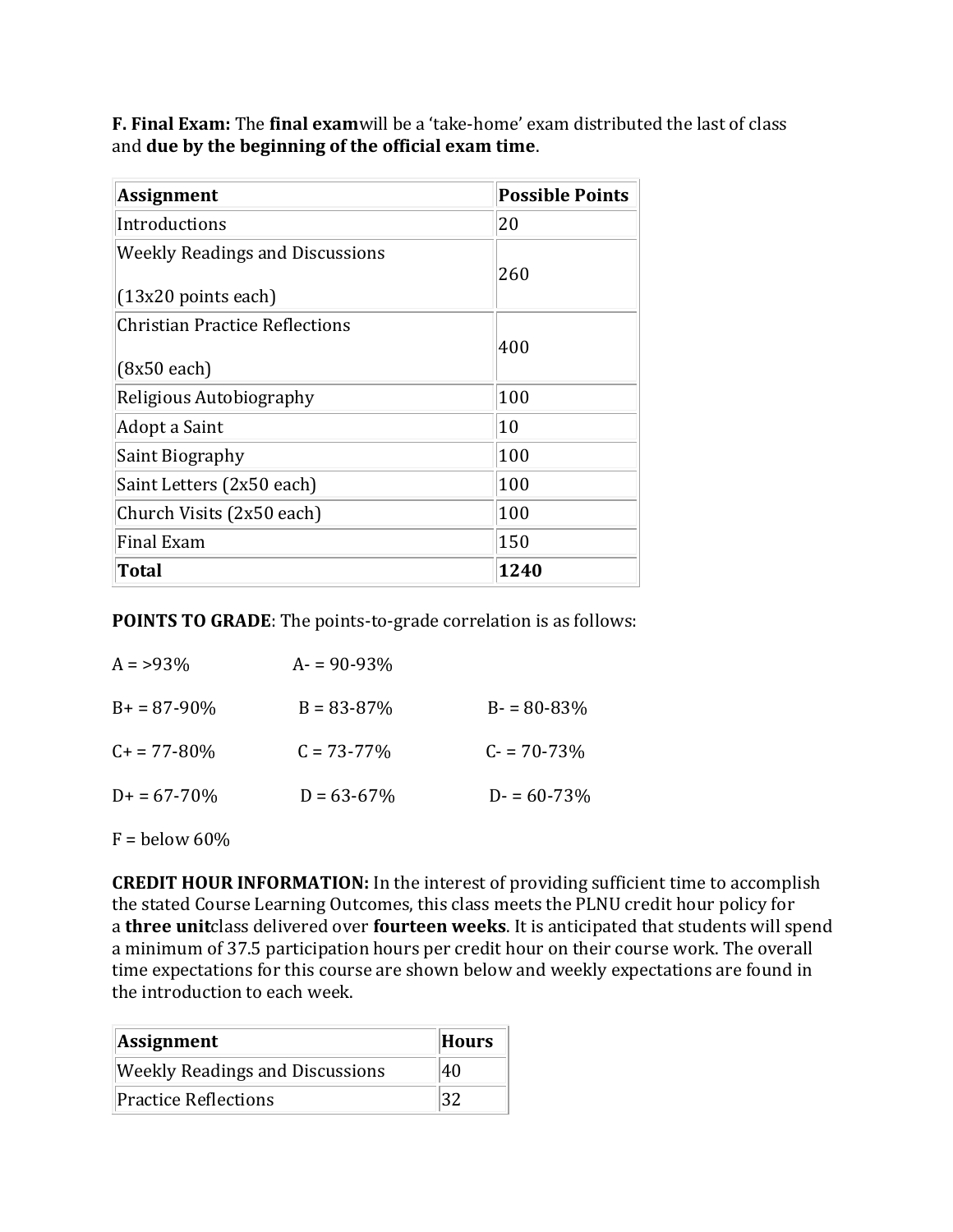| Total 114                            |    |
|--------------------------------------|----|
| In Class Time                        | 21 |
| <b>Church Visits and Reflections</b> | 10 |
| <b>Saint Letters</b>                 | 3  |
| Saint Biography                      |    |
| Religious Autobiography              |    |

# **EXTRA CREDIT ASSIGNMENTS**

Options for extra credit may become available as the semester progresses. Click this LINK for opportunities, instructions and deadlines.

## **ATTENDANCE POLICY**

I maintain a strict and inflexible attendance policy for this class. If you arrive late you will be listed as tardy. More than fifteen minutes late for a class is counted as an absence. Two tardies will count as an absence.

PLNU maintains a fairly tough stance concerning attendance: "any student whose number of absences in a class, for any reason, exceeds the equivalent of one and one half weeks of class may be de-enrolled from the class with a failing grade." This means two classes, four tardies or any combination thereof. Be forewarned!

#### **INCOMPLETES AND LATE ASSIGNMENTS**

All assignments are to be submitted/turned in as indicated under each assignment in the modules. Late assignments are not accepted unless approved by the professor, so if there are any issues you know about that may prevent you from completing an assignment in a timely manner, be sure to discuss it with me well before the due date! My recommendation is that you plan **NOT**to wait until the last minute to turn in assignment

# **ACADEMIC HONESTY**

The PLNU catalog states, "Academic dishonesty is the act of presenting information, ideas, and/or concepts as one's own when in reality they are the results of another person's creativity and effort. Such acts include plagiarism, copying of class assignments, and copying or other fraudulent behavior on examinations." Instances of academic dishonesty will be reported to administrators and will result in a zero on the assignment and potential failure and/or de-enrollment from the course. The safest way to avoid plagiarism is ALWAYS to give credit to your sources, and if you have any questions about when you need to give a source credit, err on the side of doing so. I am also more than happy to give you further instruction on how and when it is appropriate to cite a source.

#### **INCLUSIVE LANGUAGE**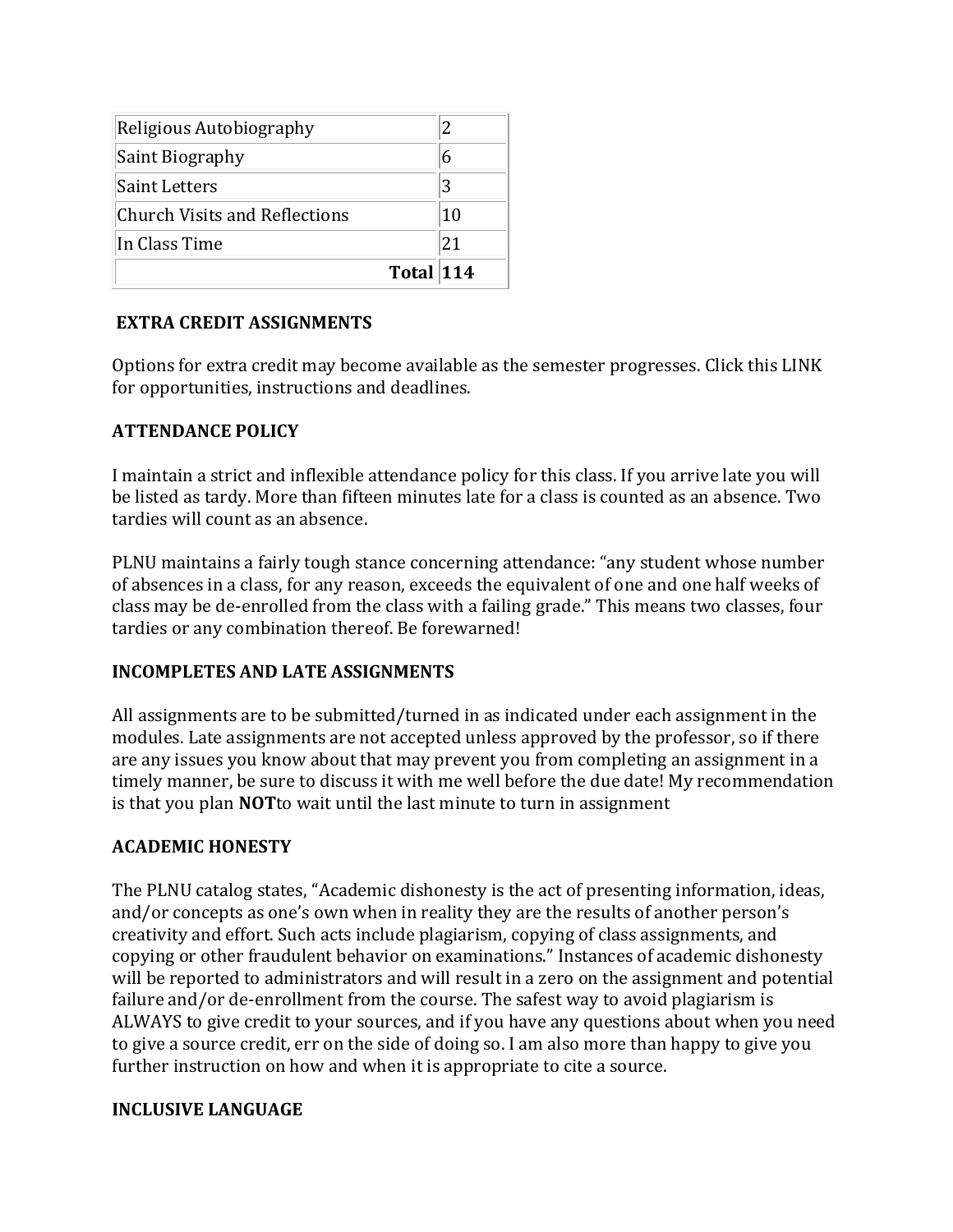The PLNU School of Theology and Christian Ministry is committed to the equality of women and men. Recognizing that people have often used language in ways that imply the exclusion or inferiority of women, the department urges students, faculty and staff to avoid sexist language in public discourse, in classroom discussions and especially in their writings.

# **SPECIAL NEEDS**

At PLNU students requesting academic accommodations must file documentation with the Disability Resource Center (DRC), located in the Bond Academic Center. Once the student files documentation, the Disability Resource Center will contact the student's instructors and provide written recommendations for reasonable and appropriate accommodations to meet the individual learning needs of the student. This policy assists the University in its commitment to full compliance with Section 504 of the Rehabilitation Act of 1973, the Americans with Disabilities (ADA) Act of 1990, and ADA Amendments Act of 2008, all of which prohibit discrimination against students with disabilities and guarantees all qualified students equal access to and benefits of PLNU programs and activities.

# **USE OF TECHNOLOGY**

PLNU encourages the use of technology for learning, communication, and collaboration. In this course, we will rely on E-class for accessing course materials, submitting assignments, and collaborating in discussion boards and blogs. You'll want to make sure you are comfortable with these tools, so take advantage of our computer Lab Techs to answer questions and help you with any technology issues. You may also call the Help Desk at x2222.

You are welcome to bring your laptop, iPad, and/or cell phone to class—but please make sure you use them appropriately and responsibly. If a tech tool becomes a distraction or disruption while class is in session, I will ask you to put it away or invite you no longer to bring it to class.

# **FERPA**

The university may disclose education records to college officials with legitimate educational interests. A college official is a person employed by the university; a member of the Board of Trustees; or an individual serving on a committee, such as disciplinary or grievance committees. PLNU also includes among college officials a student appointed to an official committee or assisting another official in performing tasks. A college official has a legitimate educational interest if the information aids the official in fulfilling professional functions.

Essentially, this means that if a parent or family member calls me and asks about how you are doing in class, I am legally not allowed to discuss your work with them. The best ways of including your parents in the general progress of your academic life is to grant them